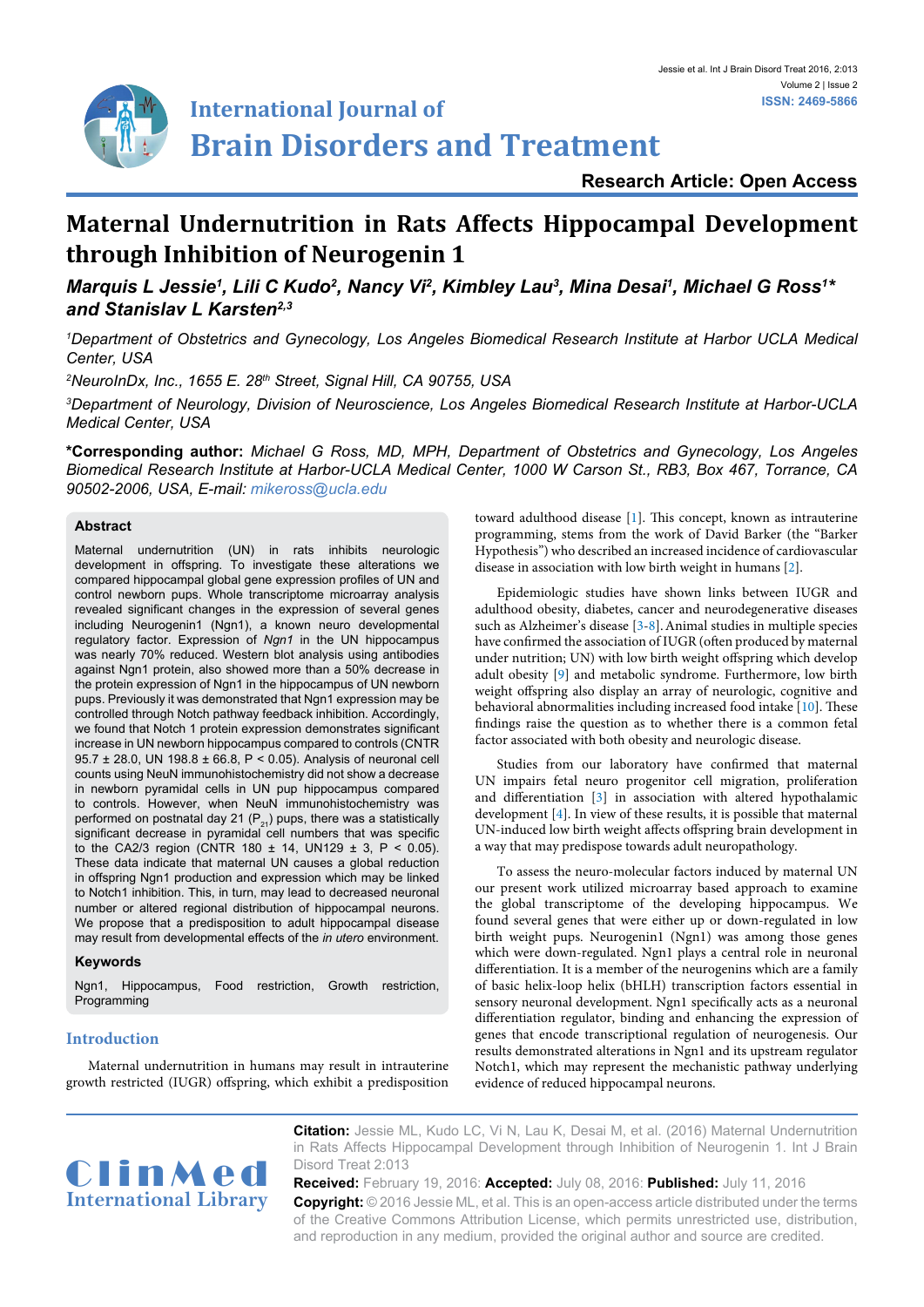### **Materials and Methods**

## **Intrauterine growth restricted rat model and tissue processing**

Our maternal UN model was used as previously described [\[5](#page-4-7)]. Briefly, first-time pregnant Sprague Dawley Rats (Charles River Laboratories, Hollister, CA) were housed in a facility with constant temperature and 12 hour light to dark cycle. Rats were fed either a standard diet of normal laboratory chow or a 50% reduced quantity diet of the same laboratory chow. This diet was initiated from pregnancy day 10 and continued until delivery. Both control and UN dams were fed congruent diets of normal laboratory chow before this time period. The rat pups were allowed to deliver normally. On the day after delivery, litters were limited to four males and four females, which were nursed by *ad libitum* fed dams. Pups in excess of eight per litter were sacrificed on postnatal day 1  $(P_1)$ .

 $P_1$  male offspring were sacrificed by rapid decapitation and whole brains were removed. The hippocampi were then dissected from twelve  $P_1$  pups (six UN and six control; one pup per litter) and stored at -80° for mRNA and Western blot studies. Total RNA was extracted using acid phenol extraction and the concentration and quality of RNA was determined using Nanodrop spectrophotometer and confirmed on Agilent bioanalyzer. For immunohistochemistry studies, additional animals were studied as follows: whole P<sub>1</sub> (3 UN and 3 control) and P<sub>21</sub> (4 UN and 4 control) brains were dissected, separated from the spinal cord after decapitation and quickly frozen at -80°C.

#### **RNA isolation, amplification and labeling**

For microarray gene expression experiments, four UN and four control (one pup per litter) was male P<sub>1</sub> pups were used. Total RNA was extracted using acid phenol extraction (Trizol LS; GIBCO/ BRL). The concentration and quality of RNA were determined using the Nanodrop spectrophotometer and confirmed on the Agilent Bioanalyzer. Agilent Whole Rat Genome microarrays were used for comparisons between UN and normal control hippocampal transcriptomes. Five hundred nanograms of total RNA were used for one round T7-based amplification and labeling protocol (Agilent Linear Amplification Kit PLUS). Dye incorporation efficiency was checked with an ND-1000 spectrophotometer (NanoDrop Technologies, Rockland, DE) and the Agilent Bioanalyzer 2100. Each microarray replicate was repeated twice with dye flip to correct for unequal dye incorporation rates. Therefore, eight microarray hybridizations were performed in total. Raw microarray data were acquired using the Agilent DNA Microarray scanner and processed with the accompanying Agilent Feature Extraction 10.5 Image analysis software using default settings (see MIAME report). Global lowess normalized signal intensities were used to identify gene expression changes in IUGR hippocampus. For the identification of differential expression, the genes were required to pass two conservative criteria: a ratio beyond the 95% confidence interval observed in homotypic comparisons, which corresponded to an approximately 1.5-fold expression change, and a paired *t*-test  $(P < 0.01)$  [\[6](#page-4-8)-[8\]](#page-4-3). (Please see statistical analysis under results for more details).

#### **Western blot analysis**

Western blots were performed as previously described<sup>5</sup>using six UN and six control (one pup per litter) male rats. Briefly, previously frozen P<sub>1</sub> hippocampal tissue was weighed and sonicated in protease inhibitor cocktail with hypotonic buffer. Using supernatant from these sonicated samples and Pierce BSA albumin standard curve, protein concentrations were calculated and samples containing approximately equal amounts of protein concentrations were loaded. These proteins were separated by Tris-HCL gel and transferred to PVDF membranes. The membranes were incubated overnight in either primary anti-body with blocking buffer of 1) rabbit antirat Ngn1 (1:1000 Goat anti-rat Santa Cruz Biotechnology, Inc) or 2) mouse anti-rat Notch1 (1:250 Mouse anti-rat Invitrogen Corporation). In all cases there was equal protein. They were then conjugated to the appropriate secondary antibody (either goat antirabbit or anti-mouse Bio Rad Laboratories, Inc). Signal was captured using chemiluminescence (Amersham ECL Kit). Immunoblots were imaged by scanning autoradiographs using Umax GS800 Calibrated Densitometer and Quantity One program. Resulting raw pixel density values were imported into Microsoft Excel for statistical analysis (Please see statistical analysis under results for more details).

#### **Immunohistochemistry**

Immunohistochemistry was performed as previously described [[9\]](#page-4-4). Briefly, sagittal slices of P<sub>1</sub> (3 CNTR and 3 UN) and P<sub>21</sub> (4 CNTR and 4 UN) cortex containing hippocampus were mounted on Vectabondcoated glass slides and stored at -80° C. The slides were then prepared by first washing three times with 0.1 M TBS (with 0.5% triton, TBST). Each slide was then blocked for nonspecific binding with 10% donkey serum in TBST for 2 hours at room temperature. They were then incubated overnight with primary antibody for Neu N (1:250) with TBST at -4° C. The slides were again rinsed three times with TBST and incubated for 2 hours in the appropriate secondary antibody (1:125) with 10% donkey serum-TBST at room temperature. The slides were them washed three times with TBS and the signal was detected by Vector anti-fade medium. All sections were examined and digital images taken using Zeiss microscope (Axioskop) equipped with a Zeiss digital camera (Axiovision). Neurons from specific hippocampal regions were then manually counted for statistical analysis.

<span id="page-1-0"></span>**Table 1:** Genes regulated in UN hippocampus. IUGR column shows average fold change between UN and normal controls. n - number of probes detecting the same genes in the experiment. Ngn1/Neurod3 (in yellow) shows a near 2 fold decrease (-1.7) in mRNA expression.

| GeneBank     | GeneName            | Description                                                                            | <b>IUGR</b> | P value |
|--------------|---------------------|----------------------------------------------------------------------------------------|-------------|---------|
| XM 001078064 | Myh <sub>8</sub>    | Myosin, heavy polypeptide 8                                                            | 1.8         | 0.0002  |
| XM 345035    | <b>Cwf19I1</b>      | CWF19-like 1, cell cycle control (S. pombe)                                            | 1.7         | 0.0037  |
| XM 221595    | Epha <sub>6</sub>   | Ephreceptor A6                                                                         | 1.6         | 0.0000  |
| XM 342336    | Ndst4               | N-deacetylase/N-sulfotransferase                                                       | 1.5         | 0.0001  |
| NM 021772    | Cdkl3               | Cyclin-dependent kinase-like 3                                                         | $-1.5$      | 0.0002  |
| NM 001037351 | Tnnc2               | Troponin C type 2                                                                      | $-1.6$      | 0.0002  |
| NM 001008859 | Mrps10              | Mitochondrial ribosomal protein S10                                                    | $-1.6$      | 0.0000  |
| NM 019207    | Neurod <sub>3</sub> | Neurogenic differentiation 3                                                           | $-1.7$      | 0.0001  |
| NM 001004022 | <b>Ka15</b>         | Type I keratin KA15                                                                    | $-1.7$      | 0.0001  |
| NM 012923    | Ccnq1               | Cyclin G1                                                                              | $-1.8$      | 0.0000  |
| NM 019154    | Amelx               | Amelogenin X chromosome                                                                | $-1.9$      | 0.0001  |
| NM 012881    | Spp1 $(n = 10)$     | Secreted phosphoprotein 1                                                              | $-2.1$      | 0.0000  |
| NM 022604    | Esm1 $(n = 2)$      | Endothelial cell-specific molecule 1                                                   | $-2.1$      | 0.0000  |
| X53501       | Tph1                | Tryptophan hydroxylase                                                                 | $-2.3$      | 0.0000  |
| NM 012872    | Pdc                 | <b>Phosducin</b>                                                                       | $-2.5$      | 0.0000  |
| XM 343087    | Galntl1             | UDP-N-acetyl-alpha-D-glactosamine:polypeptide N-acetylgalactosaminyltransferase-like 1 | $-2.6$      | 0.0000  |
| XM 219938    | Mrpl43              | Mitochondrial ribosomal protein L43                                                    | $-3.2$      | 0.0000  |
| XM 345271    | Gnat2 $(n = 2)$     | Guanine nucleotide binding protein, alpha transducing 2                                | $-8.6$      | 0.0000  |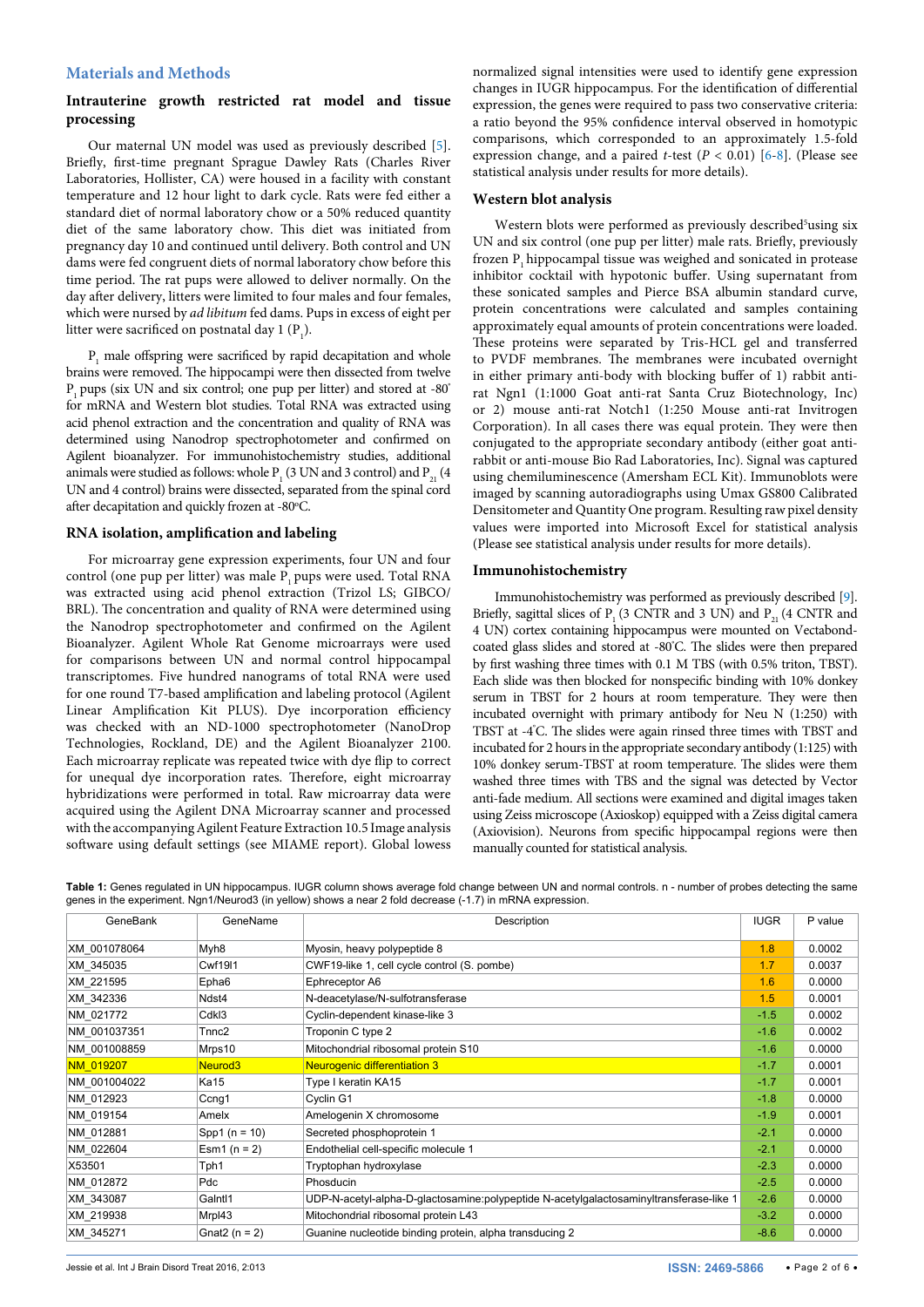Statistical significance was determined using a two-tailed student's test assuming unequal variance with significance determined by P < 0.05. (Please see statistical analysis under results for more details).

#### **Results**

#### **UN hippocampal transcriptome**

To test if UN alters the global transcriptome of the developing rat brain and identify potential regulatory factors involved, we used microarray based approach to investigate global hippocampal gene expression. Microarray data analysis revealed that a limited number of genes are specifically altered in the UN hippocampus with 18 known genes [\(Table 1](#page-1-0)) and 16 expressed sequence tags (ESTs). Only one gene, Ngn1, represented a known regulatory protein involved in hippocampal neuronal development. Ngn1 demonstrated a near 2-fold decrease on microarray analysis in the UN hippocampus compared to normal controls.

To confirm that this decreased expression of Ngn1 mRNA translated into decreased Ngn1 protein expression, we performed Western blot analysis of hippocampal tissue in both control and UN  $P_1$  rat pups. We observed a marked difference in Ngn1 protein production in UN pups compared to controls [\(Figure 1A\)](#page-2-0). When these data were normalized to β-tubulin, similar to our microarray data, we observed a 50% decrease in Ngn1 protein production in UN pups compared to controls.

Also of note, tryptophan hydroxylase, an enzyme integral in serotonin (5HT) synthesis, similarly showed a greater than 2 fold (2.3) decrease on same microarray analysis when compared to controls ([Table 1](#page-1-0)). Serotonin plays a key role in human affect disorders, including chronic depression [[10\]](#page-4-5), as noted in the discussion below.

#### **Notch pathway is altered in UN rat hippocampus**

Ngn1 is controlled by lateral inhibition through the Notch pathway [[11\]](#page-4-9). To establish evidence of this control in UN pups, we performed Western blot analysis of hippocampal tissue from UN and control rats using Notch1 primary antibody. [Figure 1B](#page-2-0) shows nearly a two-fold increased Notch1 production in UN pups compared to controls.

#### Neuronal cell distribution is altered by UN in P<sub>21</sub> pups

Immunofluorescence targeting NeuN antigen were performed on hippocampal sections of both UN and CNTR  $P_1$  and  $P_{21}$  all males. Staining was used to identify neurons for quantitation of total hippocampal neurons, and regions CA1, CA2/3, and dentate gyrus. Maternal UN did not significantly alter neuronal cell number and

distribution in any specific hippocampal region of  $P_1$  pups (Figure [2](#page-3-0)). However, in  $P_{21}$  pups there was a statistically significant decrease in neuronal number in the CA2/3 region of UN pups compared to controls [\(Figure 3](#page-3-1)).

#### **Statistical analysis**

Identification of mRNA differential expression required that all the genes pass two conservative criteria: a differential expression of mRNA beyond the 95% confidence intervals compared to other homotypic genes. This 95% confidence interval corresponded to a 1.5 fold change in mRNA expression. The second criteria required that the differential compared between homotypic genes was a statistically significant difference of P < 0.01 using a paired t-test.

The Western blot data included mean values of neurogenin 1 and Notch 1 protein for control and UN pups. A two-tailed student's t-test assuming unequal variances was used to determine a difference in the mean values between the groups ( $P < 0.05$ ).

For immunohistochemistry, the total number of cells stained for NeuN in the hippocampus and each sub region (CA1, CA2/3, dentate gyrus) was manually counted and recorded, and the mean values calculated. A two-tailed student's t-test assuming unequal variance was used to determine if there was a statistical difference in mean values between the groups ( $P < 0.05$ )

#### **Discussion**

Maternal undernutrition induced a definite effect on neuronal gene expression in the newborn rat brain. Our data shows that Ngn1 production (a neuronal progenitor determining factor) is downregulated by nearly two-fold in maternal UN pups. These alterations in Ngn1 are reflected at both the genomic level (as demonstrated by microarray analysis) and at the cellular level (as seen in our Western blot expression).

To examine the mechanism for the decreased production of Ngn1, we explored the expression of Notch1, a factor implicated in partial control of Ngn1. Western blot expression demonstrated up regulation of Notch1 in the hippocampus of maternal UN pups compared to controls. These data suggest that decreased hippocampal neuronal cell expression of Ngn1 in response to maternal UN may be partially tied to the Notch pathway. Most importantly, when we examined actual hippocampal pyramidal cell quantification, we observed a decreased number of these cells in the CA2/3 region at  $P_{21}$ . In sum, these data suggest a potential for altered neuronal function and brain development in response to maternal UN and offspring low birth weight.

<span id="page-2-0"></span>

**Figure 1:** Ngn1 and Notch 1 expression in P<sub>1</sub> rat hippocampus. **A:** Western blot of P<sub>1</sub> rat hippocampal cell lysates probed for Ngn1. All data are mean ± SEM (n = 6) \**P < 0.05;* **B:** Western blot of P<sub>1</sub> rat hippocampal cell lysates probed for Notch1. All data are mean ± SEM (n = 4) \**P < 0.05.*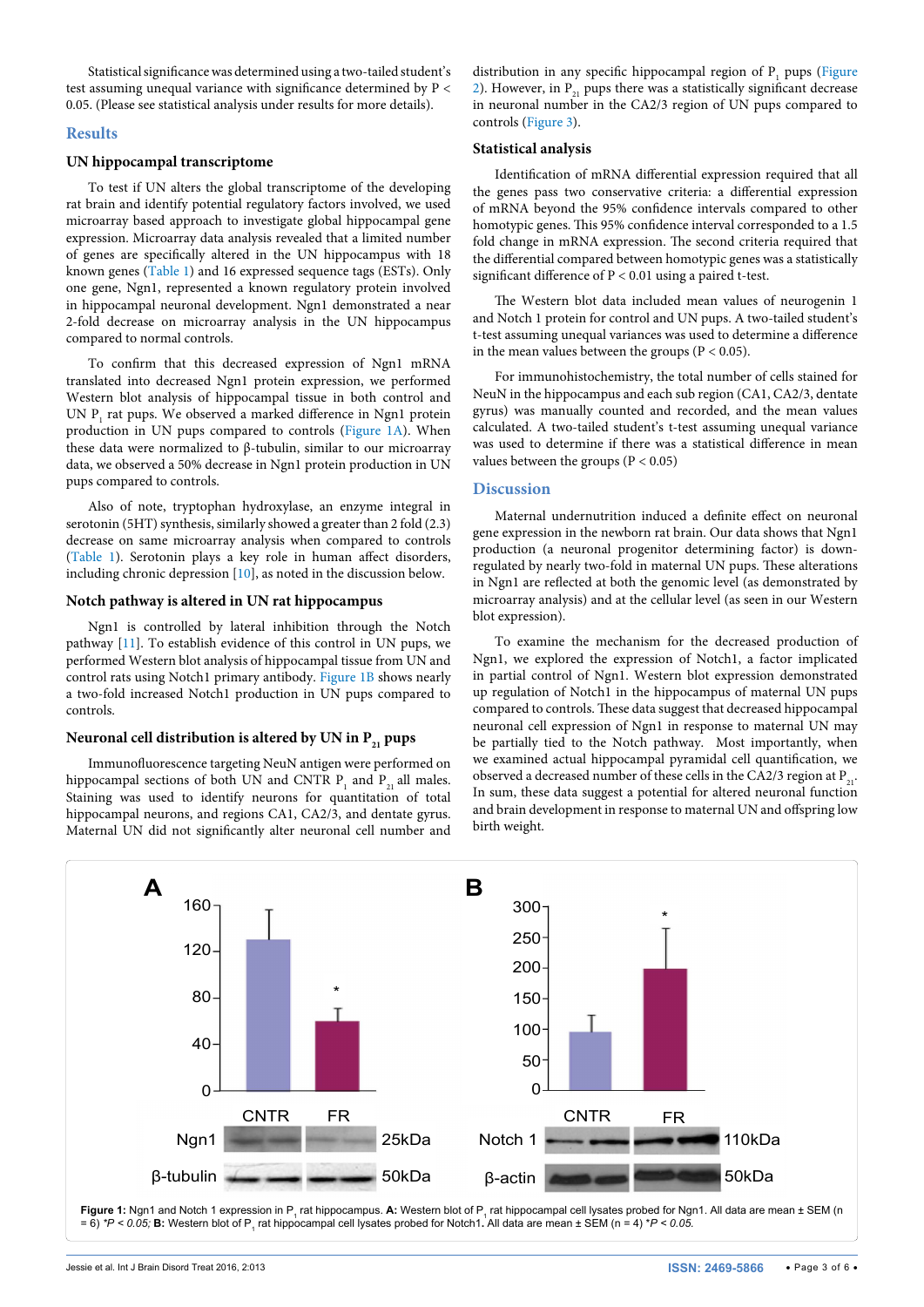<span id="page-3-0"></span>

**Figure 2:** P<sub>1</sub> hippocampus using NeuN to identify neurons. A to D represents immuno histo chemistry of P<sub>1</sub> rat hippocampus showing pyramidal cells in combined regions, dentate gyrus, CA1, and CA2/3 respectively. There was no statistically significant difference between pyramidal cell numbers in UN pups compared to controls. All data are mean ± SEM (n = 3) \**P < 0.05.*

<span id="page-3-1"></span>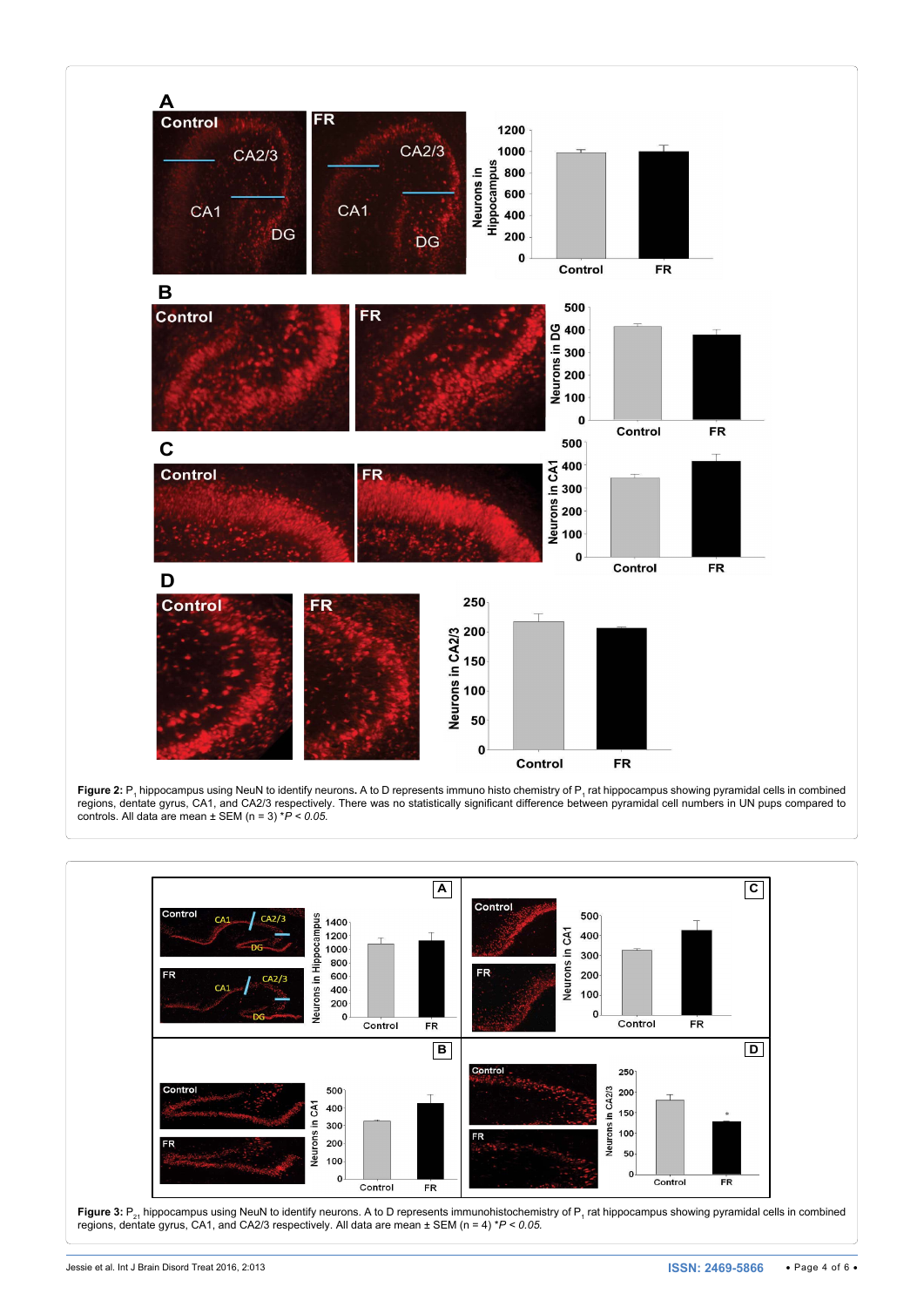In our study we focused our analysis on Ngn1, part of a super family of basic-helix-loop-helix proteins responsible for determination of neurologic cell fate [[12](#page-4-10)[,13\]](#page-4-11), Other members of this family include Neurogenin 2 (Ngn2) and Neurogenin 3 (Ngn3) which are determining factors for epibranchial placode-derived sensory neurons and endocrine cell lines of the pancreas, respectively [[14-](#page-4-12)[16](#page-4-13)]. Ngn1 is expressed throughout the central and peripheral nervous systems. It is specifically found in the embryonic and prenatal hippocampus, proximal cranial nerves and sensory ganglion where it is essential for the determination of neuronal progenitor cells [\[15](#page-4-14)[,17,](#page-4-15)[18](#page-4-16)]. Our results clearly show that maternal UN-induced inhibition can be seen at various levels of Ngn1 production, from transcription to translation. As our microarray and Western blot analysis is of hippocampal tissues harvested from  $P_1$  rats, the resultant decreases in Ngn1 production are clearly due to intrauterine influences, specifically maternal and thus fetal nutrient restriction. We postulate that alterations in Notch1 pathway leads to down-regulation of Ngn1 in UN rat pups. Combined with evidence that intrauterine growth restriction is associated with reduced hippocampal volume in mice and reduced hippocampal neurons in guinea pigs [[19](#page-4-17)[,20\]](#page-4-18), our findings of decreased neuronal number in the CA2/3 region of UN pups strongly suggests that low birth weight may result in altered hippocampal development.

The effects of food restriction are believed to be a diverse phenomenon affecting multiple organs and organ systems in fetal development [[21](#page-4-19)-[26](#page-5-0)]. The nervous system would not seem to be immune to these effects. Furthermore, there is growing support from epidemiologic studies that one of the components of the metabolic syndrome, specifically obesity, is directly linked to the development of dementia [[27](#page-5-1)[-29](#page-5-2)] The mechanistic connection between obesity and dementia is not fully understood, though it is generally accepted that obesity causes hyperinsulinemia, glucose intolerance and diabetes, all of which are risk factors for dementia [\[30\]](#page-5-3). These are also risk factors for peripheral vascular disease and potentially cerebral vascular disease which itself may have a direct action on the amyloid cascade increasing the progression of amyloid deposition [[31](#page-5-4)]. Cerebral vascular disease may also work in conjunction with amyloid deposition by directly damaging brain tissue leaving the individual more susceptible to or with a decreased threshold for the development of dementia because of decreased neuronal reserve [[32](#page-5-5)]. In fact, large vessel cerebral vascular disease increases the frequency of neuritic plaques seen in Alzheimer's disease [[33](#page-5-6)].

The decreased expression of tryptophan hydroxylase noted in our microarray analysis also poses an additional potential effect in neuronal development and intrauterine programmed predisposition to other adult neurologic disease, specifically affect disorders. Both anxiety-like and depressive-like behaviors are increased in the offspring of UN rats as exhibited by risk averse activities [\[34,](#page-5-7)[35](#page-5-8)]. Morgese et al. showed that 5HT appears to be central to these processes in these offspring. Low synaptic 5HT levels are seen in patients that exhibit anxiety and depression disorders. Increasing the synaptic levels of 5HT, as with selective serotonin reuptake inhibiting drugs alleviate these symptoms and are well established management strategies of these conditions in humans. As tryptophan hydroxylase is the enzymatic rate limiting step in 5HT synthesis, it would follow that low levels of the enzyme as seen in our microarray analysis in our UN pups may predispose to these offspring to anxiety-like and depressive-like disorders as seen in humans

With regards to our Ngn1 and Notch data, despite this widely accepted pathway, our results suggest an additional mechanism linking obesity and Alzheimer's disease, with both attributable in part to the fetal nutrient environment. Our findings of maternal UN-induced down-regulation of Ngn1 through Notch1 inhibition is an important step towards possible understanding of pathologic neurologic development and a potential means of prevention through proper maternal nutrition throughout pregnancy.

#### **Acknowledgement**

This work was supported by the National Institutes of Health Grants R01HD054751 and R01DK081756 and Los Angeles Biomedical Research Institute (SLK).

### **Conflict of Interest**

The authors report no conflict of interest.

#### **References**

- <span id="page-4-0"></span>1. [Hanson M \(2015\) The birth and future health of DOHaD. J Dev Orig Health](http://www.ncbi.nlm.nih.gov/pubmed/26004094)  [Dis 6: 434-437.](http://www.ncbi.nlm.nih.gov/pubmed/26004094)
- <span id="page-4-1"></span>2. [Barker DJ, Osmond C \(1986\) Infant mortality, childhood nutrition, and](http://www.ncbi.nlm.nih.gov/pubmed/2871345)  [ischaemic heart disease in England and Wales. Lancet 1: 1077-1081.](http://www.ncbi.nlm.nih.gov/pubmed/2871345)
- <span id="page-4-2"></span>3. [Desai M, Li T, Ross MG \(2011\) Hypothalamic neurosphere progenitor cells](http://www.ncbi.nlm.nih.gov/pubmed/21215735)  [in low birth-weight rat newborns: Neurotrophic effects of leptin and insulin.](http://www.ncbi.nlm.nih.gov/pubmed/21215735)  [Brain Res 1378: 29-42.](http://www.ncbi.nlm.nih.gov/pubmed/21215735)
- <span id="page-4-6"></span>4. [Desai M, Li T, Han G, Ross MG \(2014\) Programmed hyperphagia secondary](http://www.ncbi.nlm.nih.gov/pubmed/25245521)  [to increased hypothalamic SIRT1. Brain Res 1589: 26-36.](http://www.ncbi.nlm.nih.gov/pubmed/25245521)
- <span id="page-4-7"></span>5. [Desai M, Gayle D, Babu J, Ross MG \(2005\) Programmed obesity in](http://www.ncbi.nlm.nih.gov/pubmed/15297266)  [intrauterine growth-restricted newborns: modulation by newborn nutrition. Am](http://www.ncbi.nlm.nih.gov/pubmed/15297266)  [J Physiol Regul Integr Comp Physiol 288: R91-R96.](http://www.ncbi.nlm.nih.gov/pubmed/15297266)
- <span id="page-4-8"></span>6. [Karsten SL, Sang TK, Gehman LT, Chatterjee S, Liu J, et al. \(2006\) A](http://www.ncbi.nlm.nih.gov/pubmed/16950154)  [genomic screen for modifiers of tauopathy identifies puromycin-sensitive](http://www.ncbi.nlm.nih.gov/pubmed/16950154)  [aminopeptidase as an inhibitor of tau-induced neurodegeneration. Neuron](http://www.ncbi.nlm.nih.gov/pubmed/16950154)  [51: 549-560.](http://www.ncbi.nlm.nih.gov/pubmed/16950154)
- 7. [Kudo LC, Parfenova L, Vi N, Lau K, Pomakian J, et al. \(2010\) Integrative](http://www.ncbi.nlm.nih.gov/pubmed/20530642)  [gene-tissue microarray-based approach for identification of human disease](http://www.ncbi.nlm.nih.gov/pubmed/20530642)  [biomarkers: application to amyotrophic lateral sclerosis. Hum Mol Genet 19:](http://www.ncbi.nlm.nih.gov/pubmed/20530642)  [3233-3253.](http://www.ncbi.nlm.nih.gov/pubmed/20530642)
- <span id="page-4-3"></span>8. [Kudo LC, Parfenova L, Ren G, Vi N, Hui M, et al. \(2011\) Puromycin-sensitive](http://www.ncbi.nlm.nih.gov/pubmed/21320871)  [aminopeptidase \(PSA/NPEPPS\) impedes development of neuropathology in](http://www.ncbi.nlm.nih.gov/pubmed/21320871)  [hPSA/TAU\(P301L\) double-transgenic mice. Hum Mol Genet 20: 1820-1833.](http://www.ncbi.nlm.nih.gov/pubmed/21320871)
- <span id="page-4-4"></span>9. [Ohmi K, Kudo LC, Ryazantsev S, Zhao HZ, Karsten SL, et al. \(2009\) Sanfilippo](http://www.ncbi.nlm.nih.gov/pubmed/19416848)  [syndrome type B, a lysosomal storage disease, is also a tauopathy. Proc Natl](http://www.ncbi.nlm.nih.gov/pubmed/19416848)  [Acad Sci U S A 106: 8332-8337.](http://www.ncbi.nlm.nih.gov/pubmed/19416848)
- <span id="page-4-5"></span>10. [Hiroi R, Carbone DL, Zuloaga DG, Bimonte-Nelson HA, Handa RJ \(2016\)](http://www.ncbi.nlm.nih.gov/pubmed/26844389)  [Sex-dependent programming effects of prenatal glucocorticoid treatment on](http://www.ncbi.nlm.nih.gov/pubmed/26844389)  [the developing serotonin system and stress-related behaviors in adulthood.](http://www.ncbi.nlm.nih.gov/pubmed/26844389)  [Neurosci 320: 43-56.](http://www.ncbi.nlm.nih.gov/pubmed/26844389)
- <span id="page-4-9"></span>11. [Ma Q, Kintner C, Anderson DJ \(1996\) Identification of neurogenin, a](http://www.ncbi.nlm.nih.gov/pubmed/8858147)  [vertebrate neuronal determination gene. Cell 87: 43-52.](http://www.ncbi.nlm.nih.gov/pubmed/8858147)
- <span id="page-4-10"></span>12. [Pozzoli O, Bosetti A, Croci L, Consalez GG, Vetter ML \(2001\) Xebf3 is a](http://www.ncbi.nlm.nih.gov/pubmed/11336510)  [regulator of neuronal differentiation during primary neurogenesis in Xenopus.](http://www.ncbi.nlm.nih.gov/pubmed/11336510)  [Dev Biol 233: 495-512.](http://www.ncbi.nlm.nih.gov/pubmed/11336510)
- <span id="page-4-11"></span>13. [Sommer L, Ma Q, Anderson DJ \(1996\) Neurogenins, a novel family of](http://www.ncbi.nlm.nih.gov/pubmed/9000438)  [atonal-related bHLH transcription factors, are putative mammalian neuronal](http://www.ncbi.nlm.nih.gov/pubmed/9000438)  [determination genes that reveal progenitor cell heterogeneity in the](http://www.ncbi.nlm.nih.gov/pubmed/9000438)  [developing CNS and PNS. Mol Cell Neurosci 8: 221-241.](http://www.ncbi.nlm.nih.gov/pubmed/9000438)
- <span id="page-4-12"></span>14. [Fode C, Gradwohl G, Morin X, Dierich A, LeMeur M, et al. \(1998\) The bHLH](http://www.ncbi.nlm.nih.gov/pubmed/9539123)  [protein NEUROGENIN 2 is a determination factor for epibranchial placode](http://www.ncbi.nlm.nih.gov/pubmed/9539123)[derived sensory neurons. Neuron 20: 483-494.](http://www.ncbi.nlm.nih.gov/pubmed/9539123)
- <span id="page-4-14"></span>15. [Ma Q, Fode C, Guillemot F, Anderson DJ \(1999\) Neurogenin1 and](http://www.ncbi.nlm.nih.gov/pubmed/10398684)  [neurogenin2 control two distinct waves of neurogenesis in developing dorsal](http://www.ncbi.nlm.nih.gov/pubmed/10398684)  [root ganglia. Genes Dev 13: 1717-1728.](http://www.ncbi.nlm.nih.gov/pubmed/10398684)
- <span id="page-4-13"></span>16. [Gradwohl G, Dierich A, LeMeur M, Guillemot F \(2000\) Neurogenin3 is required](http://www.ncbi.nlm.nih.gov/pubmed/10677506)  [for the development of the four endocrine cell lineages of the pancreas. Proc](http://www.ncbi.nlm.nih.gov/pubmed/10677506)  [Natl Acad Sci U S A 97: 1607-1611.](http://www.ncbi.nlm.nih.gov/pubmed/10677506)
- <span id="page-4-15"></span>17. [Ma Q, Chen Z, del BB I, de la Pompa JL, Anderson DJ \(1998\) Neurogenin1](http://www.ncbi.nlm.nih.gov/pubmed/9539122) [is essential for the determination of neuronal precursors for proximal cranial](http://www.ncbi.nlm.nih.gov/pubmed/9539122)  [sensory ganglia. Neuron 20: 469-482.](http://www.ncbi.nlm.nih.gov/pubmed/9539122)
- <span id="page-4-16"></span>18. [Seo S, Lim JW, Yellajoshyula D, Chang LW, Kroll KL \(2007\) Neurogenin and](http://www.ncbi.nlm.nih.gov/pmc/articles/PMC2140110/)  [NeuroD direct transcriptional targets and their regulatory enhancers. EMBO](http://www.ncbi.nlm.nih.gov/pmc/articles/PMC2140110/)  [J 26: 5093-5108.](http://www.ncbi.nlm.nih.gov/pmc/articles/PMC2140110/)
- <span id="page-4-17"></span>19. [Mallard EC, Rehn A, Rees S, Tolcos M, Copolov D \(1999\) Ventriculomegaly](http://www.ncbi.nlm.nih.gov/pubmed/10541002)  [and reduced hippocampal volume following intrauterine growth-restriction:](http://www.ncbi.nlm.nih.gov/pubmed/10541002)  [implications for the aetiology of schizophrenia. Schizophr Res 40: 11-21.](http://www.ncbi.nlm.nih.gov/pubmed/10541002)
- <span id="page-4-18"></span>20. [Mallard C, Loeliger M, Copolov D, Rees S \(2000\) Reduced number of](http://www.ncbi.nlm.nih.gov/pubmed/11008170)  [neurons in the hippocampus and the cerebellum in the postnatal guinea-pig](http://www.ncbi.nlm.nih.gov/pubmed/11008170)  [following intrauterine growth-restriction. Neurosci 100: 327-333.](http://www.ncbi.nlm.nih.gov/pubmed/11008170)
- <span id="page-4-19"></span>21. [Eriksson JG, Forsén T, Tuomilehto J, Osmond C, Barker DJ \(2001\) Early](http://www.ncbi.nlm.nih.gov/pubmed/11312225)  [growth and coronary heart disease in later life: longitudinal study. BMJ 322:](http://www.ncbi.nlm.nih.gov/pubmed/11312225)   $949-953$
- 22. [Eriksson JG, Forsén T, Tuomilehto J, Osmond C, Barker DJ \(2003\) Early](http://www.ncbi.nlm.nih.gov/pubmed/12627317)  [adiposity rebound in childhood and risk of Type 2 diabetes in adult life.](http://www.ncbi.nlm.nih.gov/pubmed/12627317)  [Diabetologia 46: 190-194.](http://www.ncbi.nlm.nih.gov/pubmed/12627317)
- 23. [Forsén T, Osmond C, Eriksson JG, Barker DJ \(2004\) Growth of girls who later](http://www.ncbi.nlm.nih.gov/pubmed/14676233)  [develop coronary heart disease. Heart 90: 20-24.](http://www.ncbi.nlm.nih.gov/pubmed/14676233)